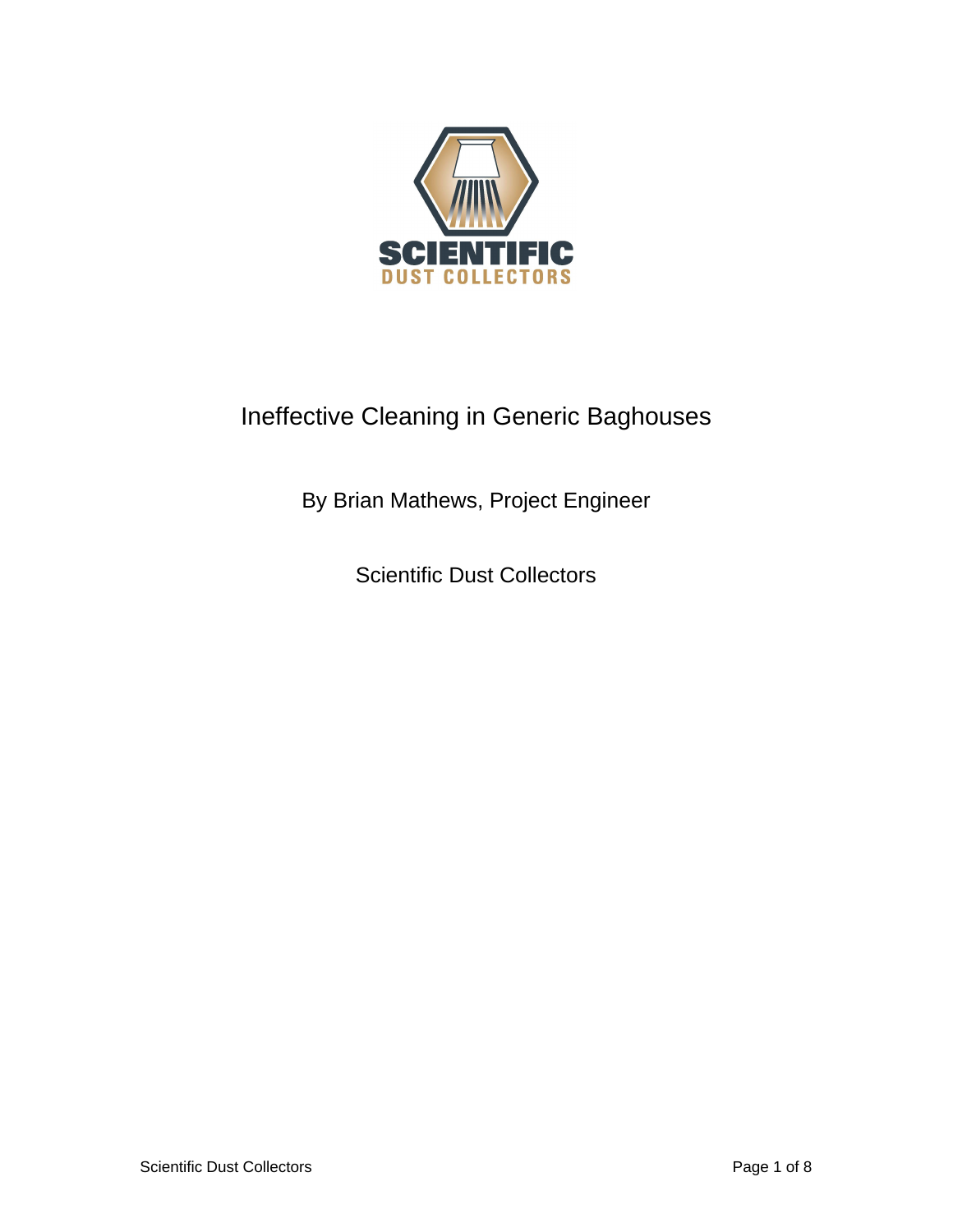## Ineffective Cleaning in Generic Baghouses

### Table of Contents: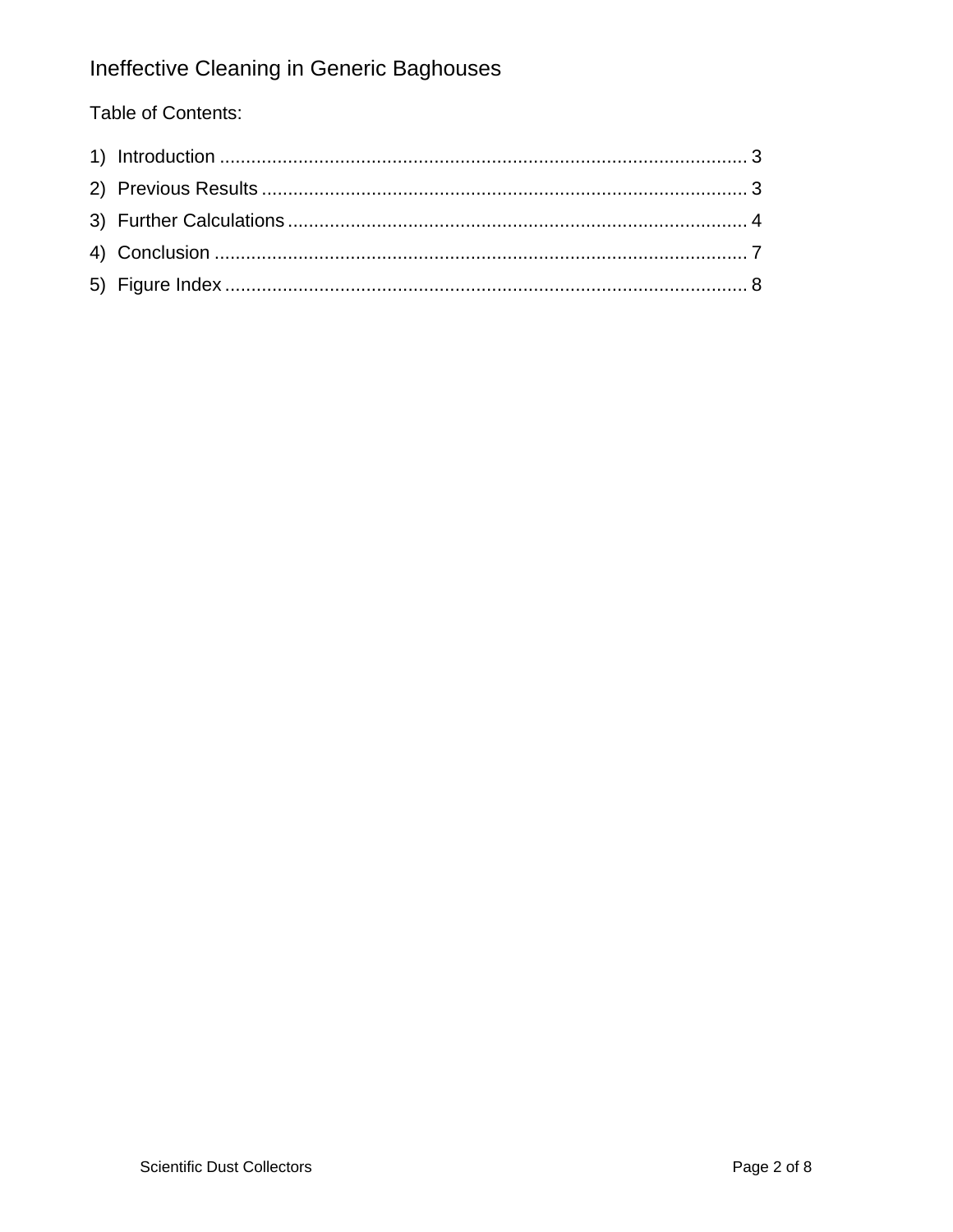#### **Introduction**

In a typical "generic" baghouse application, the cleaning is accomplished by back-flushing the filter with compressed air that travels through an orifice hole in a purge tube (blow pipe) and through a venturi. The typical venturi is approximately 6 inches long, has a throat diameter of 1 ¾", and placed 2 to 3 inches away from the outside of the purge tube (blow pipe). As the compressed air leaves the orifice, it becomes a jet of air traveling at the speed of sound, Mach 1.0. This jet of air expands under the Law of Conservation of Momentum at a cone angle of about 15° until it is stopped by the throat of the venturi as shown (Figure 1). This same concept holds true for both 4 ½" and 6" diameter bags.



**Figure 1. Orifice and Venturi Cleaning System** 

This cleaning system allows dust to be filtered at an air-to-cloth ratio of 5:1. That means for every 5 CFM of airflow, there is 1 square foot of media used to filter the air. This has been the industry standard for over 50 years. Just because this cleaning system has been standard, does not mean that it is flawless. There are several inherent problems with the orifice and venturi cleaning system. First, due to the proximity between the orifice and throat of the venturi, not enough clean air is induced during the cleaning cycle, and as a result, air is pulled in through the bag from the dirty air plenum to compensate. Second, due to the energy contained within the compressed air and the close proximity to the orifice, as the jet expands and passes through the venturi at high velocity, it overwhelms the surrounding media with air and can create a puffing effect. Lastly, due to the high velocity of air after the venturi, the induced air is forced out of the bag creating another vacuum further down the bag. As a result, there is a large section of the top of the bag that is unusable for repetitive cleaning of the dust.

Scientific Dust Collectors (SDC) on the other hand developed and patented a way of cleaning filter bags without using a venturi. Using a converging and diverging nozzle instead of a generic orifice and venturi, SDC found that the entire length of the bag could be cleaned fully, more effectively, and allow the dust to be filtered at an air-tocloth of 10:1 or higher while maintaining a lower pressure drop. SDC has recently conducted additional tests to observe this and it is documented in "Advantages of Cleaning without a Venturi in Baghouse Collectors", a corresponding technical paper describing this difference between the generic baghouse cleaning and SDC's nozzle technology. After the completion of the previous technical paper, further analysis was completed to find out the effects of the overwhelming amount of cleaning air and find out how much cleaning air is too much. That is the subject of this technical paper.

#### **Previous Results**

Testing was conducted measuring the flow at every inch from the top of the bag from 3 inches to 25 inches. Results showed the consistency in cleaning that the nozzle provides versus the orifice and venturi system, which created four distinct zones. Zone 1 (3 inches to 7 inches) consists of negative flow, or a vacuum, which is required in the orifice and venturi system to compensate for the lack of induced air. Zone 2 (8 inches to 12 inches) consists of extremely high flow just below the venturi. Zone 3 (13 inches to 17 inches) is another region of negative flow that is due to the extremely high flow in Zone 2 pushing out too much air, Zone 3 must draw more air in to compensate for the loss. Zone 4 (18 inches to 25 inches) is where the flow finally stabilizes and continues to be positive flow throughout the rest of the bag. In contrast, SDC's nozzle has consistent positive flow through the entire tested range. The results as can be seen in the comparative table of flow Figure 2.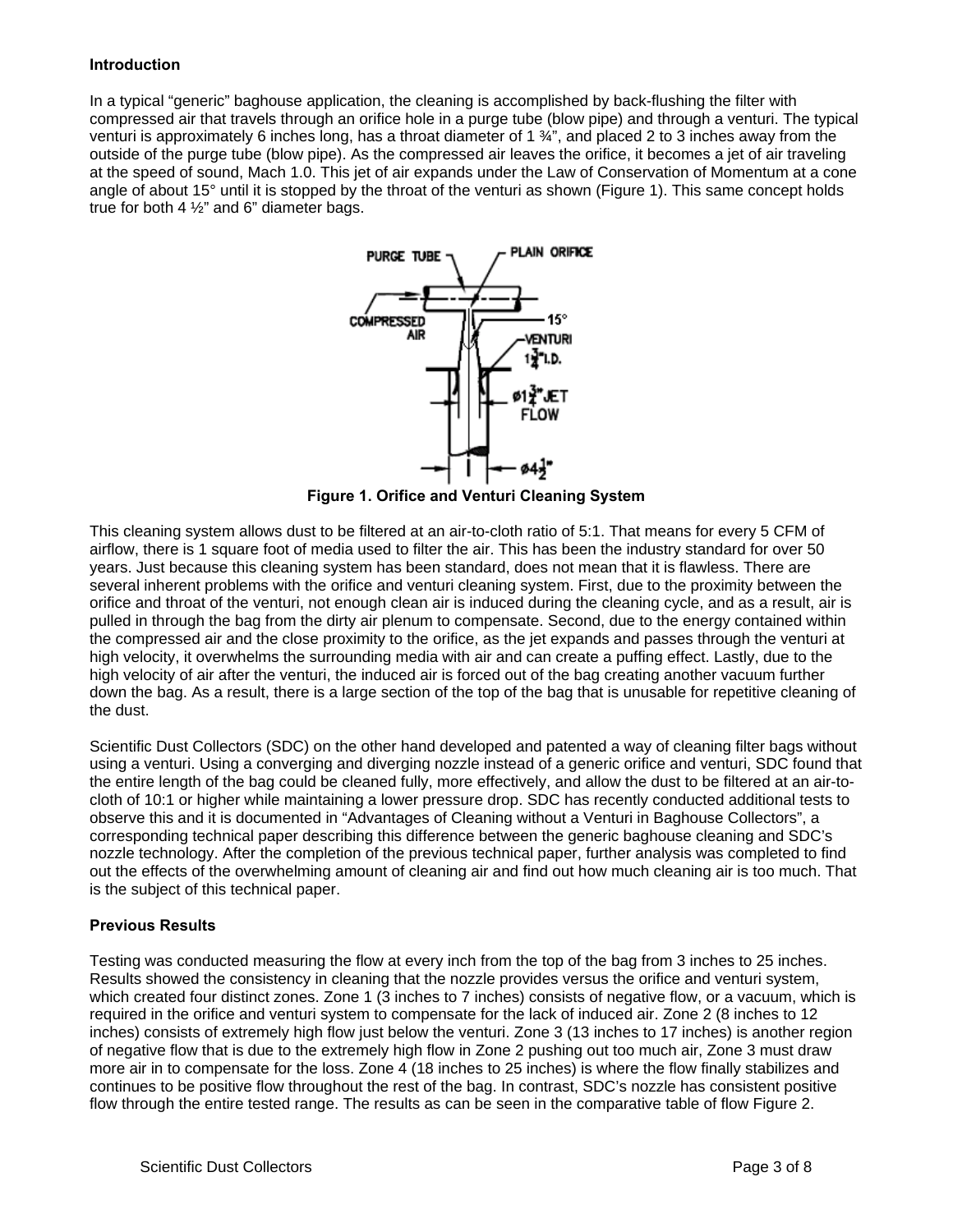|        |                   | 3 inches | 4 inches                                          | 5 inches                      | 6 inches                      | 7 inches |
|--------|-------------------|----------|---------------------------------------------------|-------------------------------|-------------------------------|----------|
| Zone 1 | Venturi           | -569     | -586                                              | -680                          | -600                          | -652     |
|        | <b>SDC Nozzle</b> | 1025     | 1221                                              | 1436                          | 1057                          | 1181     |
|        |                   | 8 inches | 9 inches                                          |                               | 10 inches 11 inches 12 inches |          |
| Zone 2 | Venturi           | 3391     | 3138                                              | 1758                          | 1309                          | 1336     |
|        | <b>SDC Nozzle</b> | 1118     | 1153.                                             | 1208                          | 1256                          | 1128     |
|        |                   |          | 13 inches 14 inches 15 inches 16 inches 17        |                               |                               | inches   |
| Zone 3 | Venturi           | -451     | -393                                              | -443                          | $-277$                        | $-245$   |
|        | <b>SDC Nozzle</b> | 1079     | 977                                               | 1236                          | 1134                          | 1048     |
|        |                   |          | 18 inches 19 inches 20 inches 21 inches 22 inches |                               |                               |          |
|        | Venturi           | 880      | 1014                                              | 577                           | 564                           | 574      |
| Zone 4 | <b>SDC Nozzle</b> | 1096     | 1095                                              | 1194                          | 1182                          | 1036     |
|        |                   |          |                                                   | 23 inches 24 inches 25 inches |                               |          |
|        | Venturi           |          | 582                                               | 620                           | 567                           |          |
|        | <b>SDC Nozzle</b> |          | 954                                               | 924                           | 1061                          |          |

**Figure 2. Table of Volumetric Flow (in CFM) from 3 inches to 25 inches for the Venturi and SDC Nozzle.** 

#### **Further Calculations**

To further understand the cleaning cycle, not only must the bag being cleaned be looked at, but also the surrounding bags must be evaluated. All filter media have permeability ratings, which is not the same number as the dust collector air-to-cloth ratio. This is the maximum amount of air (in CFM) that can permeate an area of media (typically in square feet). As a rule, the permeability rating of the media must be equal or greater than the air-to-cloth ratio of the dust collector. The most common form of filter media is singed polyester, because of its adequate filtering ability and relatively low cost. For singed polyester, the typical permeability is roughly 40 CFM per square foot of media. This means for one typical 4  $\frac{1}{2}$ " diameter by 8' long bag, taking the surface area of the bag, there is 9.46 ft<sup>2</sup> of available media, and therefore the maximum CFM that one filter bag can absorb would be 378CFM. Using the cross-sectional area (**π r<sup>2</sup>** ) of the bag and the formula **Q = V A**, the velocity through the bag is 3,426 FPM.

In a generic baghouse, the typical bag spacing is 1" between the diameters of the bags (or 5  $\frac{1}{2}$ " between the centers of the bags). To model the flow in the surrounding bags, the bag being cleaned would need to theoretically increase in size so that it is even with the neighboring bag, this is done by adding 1" to the radius, or 2" to the diameter as shown in Figure 3.



**Figure 3. Generic Baghouse 1" bag spacing.** 

Here, the new bag radius will be **r = 3 ¼"**. Using the maximum velocity calculated earlier from the permeability and the new theoretical cross-sectional area, the maximum flow is 790 CFM. This means that once the flow in the bag being cleaned reaches 790CFM (or a velocity of 7,153 FPM), the air expands outward toward the neighboring bags. As the air expands, it slows down and once it reaches the neighboring bags, it will be traveling at the maximum velocity of 3,426 FPM. Once the air reaches the surrounding bags, it overwhelms them with air, and creates a blinding effect that hinders the overall cleaning performance and can damage the surrounding media. During the cleaning cycle of the orifice and venturi system, the cleaning flow overwhelms the surrounding media in several areas throughout the cleaning cycle as shown in Figure 4.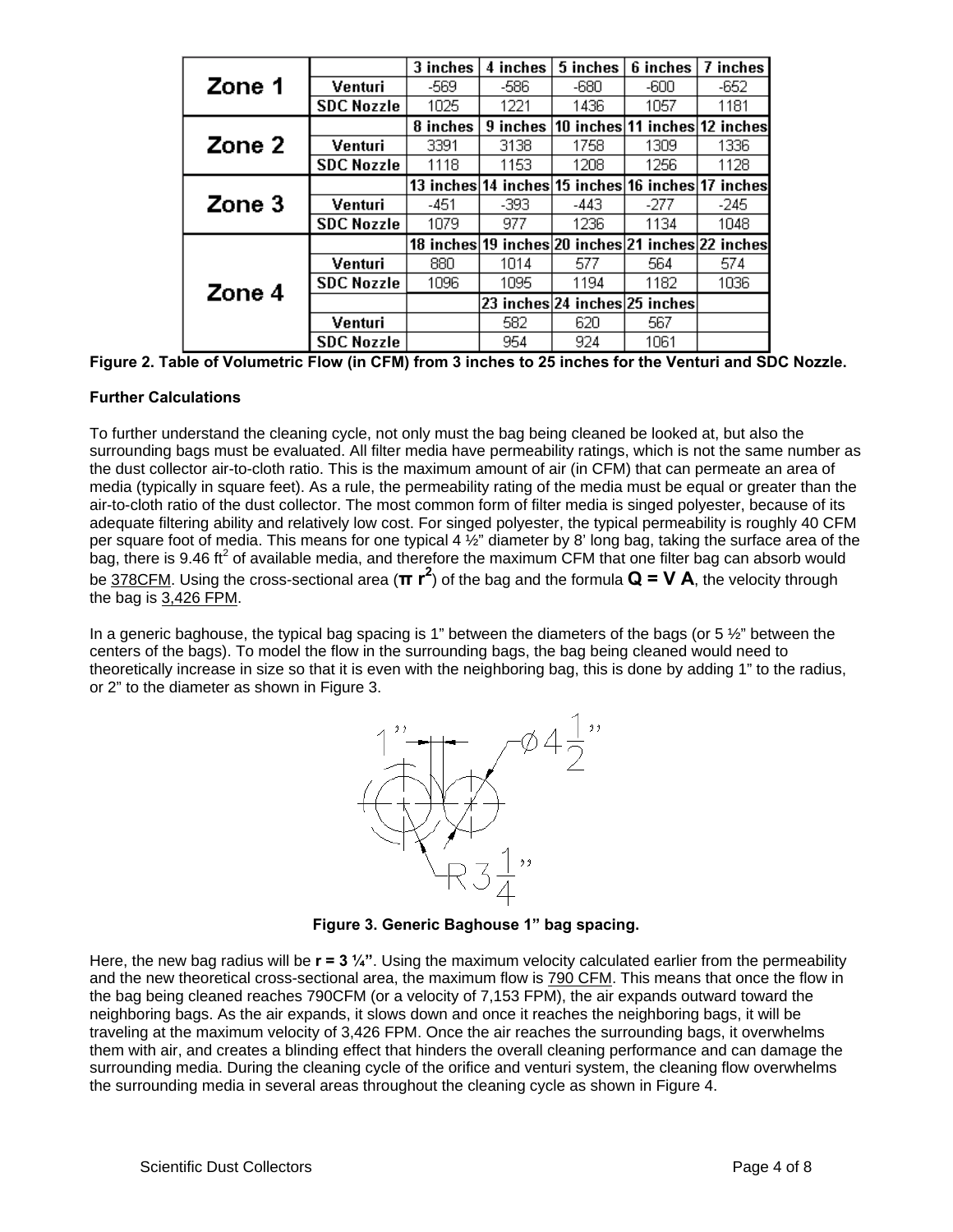

**Distance from Top of Bag (inches)**

**Figure 4. Blinding Zone with Generic Baghouse 1" bag spacing.** 

From the graph, it is clear that all of Zone 2 is providing excess flow, as well as a few inches in Zone 4 where the flow finally stabilizes.

The previous results shown in Figure 4 above were using 1" bag spacing, which is an industry standard. There are some dust collector manufactures that use wider bag spacing for larger dusts and applications where bridging can be a problem. Wider bag spacing can reach up to 3" between the diameters of the bags (or 7  $\frac{1}{2}$ " between the centers of the bags). Using a similar scenario as before, increasing size of the bag so that the new bag radius would be **r = 5 ¼"** as shown below in Figure 5.



**Figure 5. Scientific Dust Collectors 3" bag spacing.** 

With the maximum velocity calculated earlier, 3,426 FPM and new theoretical cross-sectional area, the maximum flow is 2060 CFM. Again, looking at this maximum flow allowed graphically the orifice and venturi cleaning system still overwhelms some of the media even at a wider bag spacing as shown in Figure 6.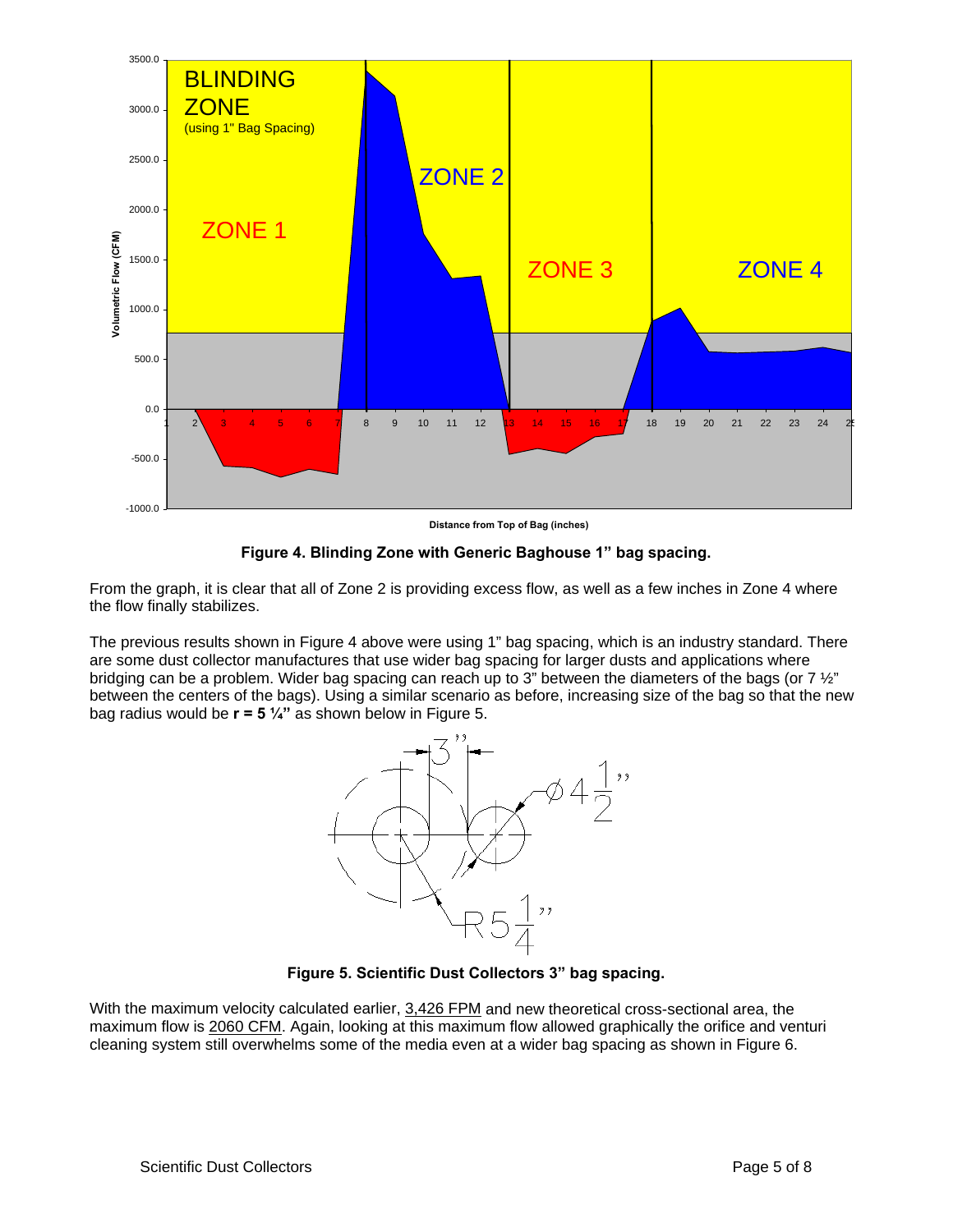

**Figure 6. Blinding Zone with Generic Baghouse 3" bag spacing.** 

At Scientific Dust Collectors, we utilize 3" spacing between bag diameters as our standard compared to the generic baghouse that only uses 1" bag spacing. With the 3" spacing between the bags, our cleaning does not overwhelm the bags, rather it is just the right amount of cleaning as shown in Figure 7.



**Distance from Top of Bag (inches)**

**Figure 7. Blinding Zone comparison between SDC Nozzle Cleaning and Generic Baghouse.**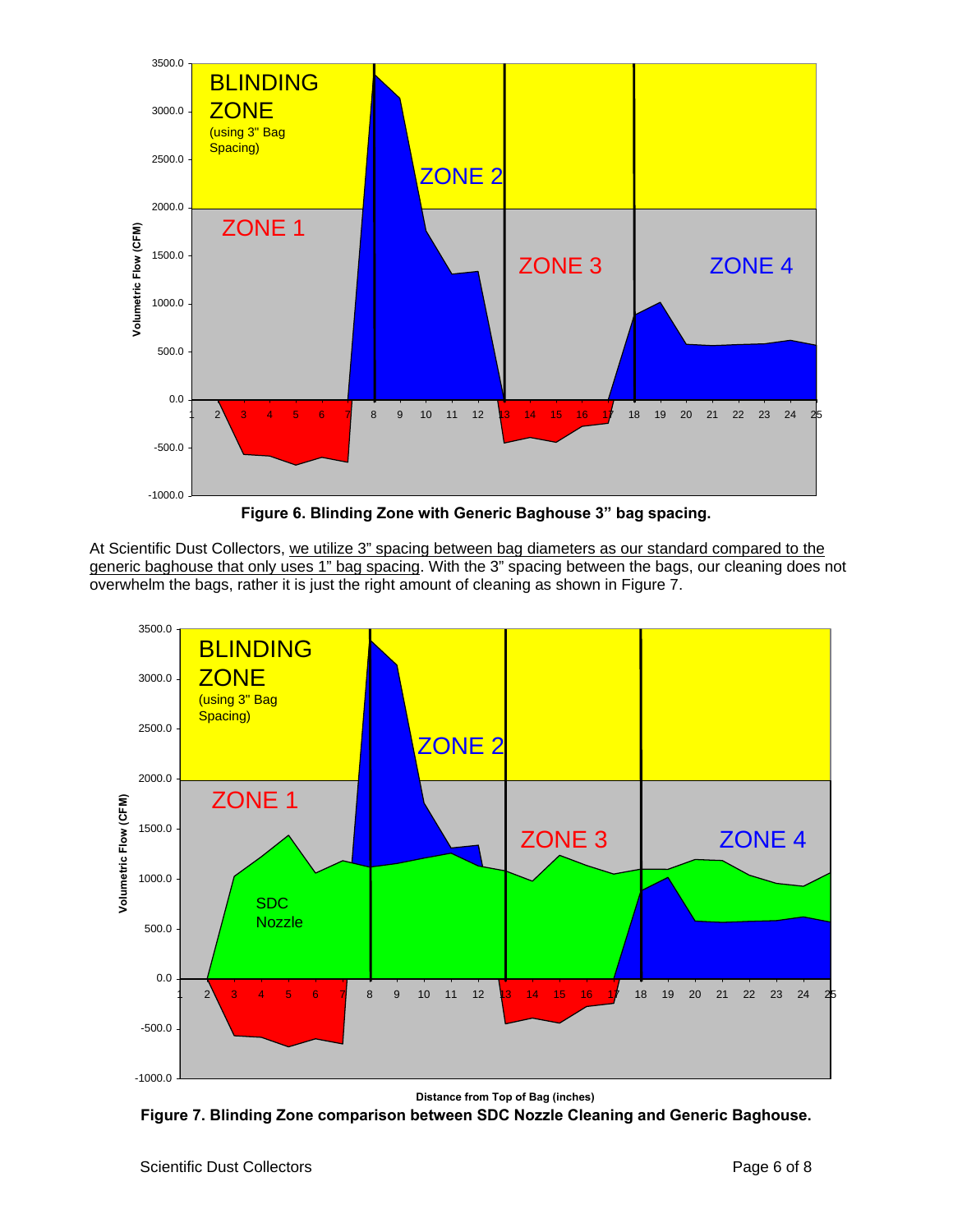#### **Conclusion**

For over 50 years, the orifice and venturi have been an integral part of the cleaning system for the reverse-pulse jet baghouse dust collectors. The venturi-based cleaning system allows dust to be filtered at a nominal air-tocloth ratio of 5:1. This cleaning system also has inherent problems that cause a significant decrease in efficiency over time. Not only is the cleaning system unstable in cleaning of a single bag, the cleaning of the single bag affects the neighboring bags. During the cleaning cycle, not only is a vacuum created at the top of the bag, but a region of excessive flow. This excessive flow is so substantial that as it expands beyond the limits of the bag, and hinders the filters within a close proximity. In a generic baghouse, the nominal bag spacing is 1" between the filters (or 5 ½" between centers). At this spacing, once the flow is above 790 CFM the surrounding bags are affected. Looking back at the results, the peak flow of 3391 CFM is over four times the amount air allowed by the surrounding media!

On the other hand, Scientific Dust Collectors' patented converging and diverging nozzles cleaning system allows for dust to be filtered at a nominal air-to-cloth ratio of 10:1. Scientific Dust Collectors also utilizes a wider bag spacing of 3" between the filters (or 7 ½" between centers). If the generic baghouse were to utilize a similar spacing of 3" between filters, once the flow is above 2060 CFM the surrounding bags are affected. Looking at the results, the generic baghouse is still almost one-and-a-half times greater than the maximum flow allowed by the surrounding media. In fact, for the generic baghouse cleaning system not to affect the neighboring bags, the bag spacing would have to be 9 ½" (or 14" between centers)! The nozzle based cleaning only reaches 1436 CFM, well under the maximum flow. This wider spacing promotes dust release while also protecting the surrounding media from blinding. As a result of efficient dust collector design and patented nozzle cleaning technology, Scientific Dust Collectors is able to operate at higher air-to-cloth ratios, provide better and more complete cleaning of the filter, and longer filter life.

As a recommendation, when quoting baghouse, either buying or selling, remember to ask for wide bag spacing. It is the correct thing to do.